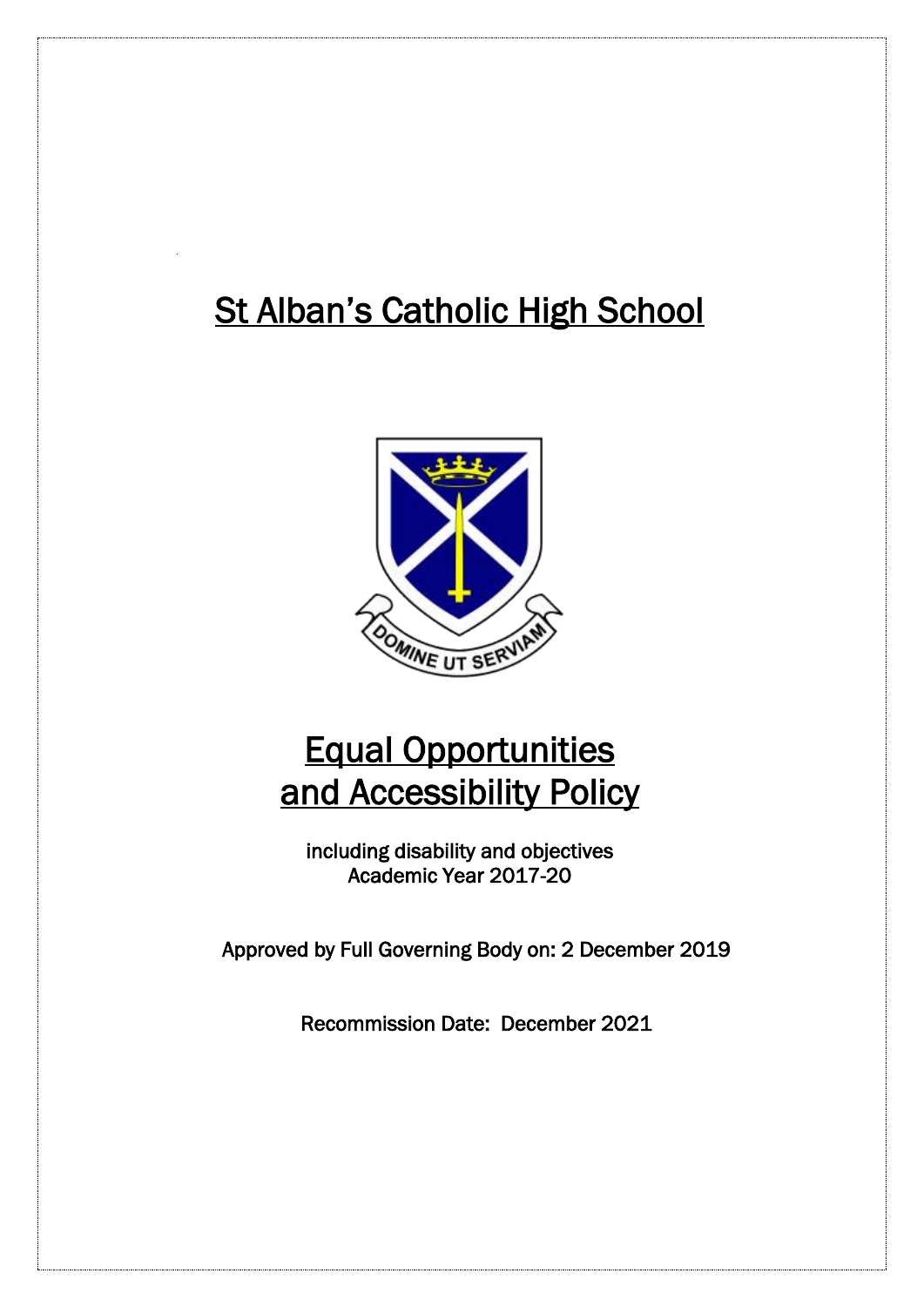# Section 1 Responsibilities

## 1.1 Governing body

The reason for adopting the policy is to identify, prevent and redress unfair discrimination against disadvantaged groups. The policy will assist the governing body to address legal, managerial and social issues from the basis of a statement of commitment to equality supported by a more detailed policy and procedures for implementation.

## The Equality Act 2010 and Public Sector Equality Duty:

The general thrust of *The Equality Act 2010* is to make discrimination 'prohibited conduct' and unlawful on the grounds of nine 'protected characteristics': age, disability, gender reassignment, pregnancy and maternity, race, religion and belief, sex, sexual orientation and marriage and civil partnership. Discrimination under *The Equality Act 2010* can be direct, associative or indirect and the Act also prohibits discrimination by perception and victimisation.

The ways in which discrimination, harassment and victimisation might become illegal depend quite often on the type of protected characteristic. It should also be noted that victimising a student who has protected characteristics or their parents or siblings is also regarded as unlawful. Good practice should ensure that teaching and support staff are constantly able to evaluate what they do, and to receive appropriate support and training in this area.

The school must not discriminate against a child applying to be admitted to the school or to existing staff and students on the grounds of their protected characteristics. Equally, the Public Sector Equality Duty of 2011 places a duty on employers to take account of equality when carrying out their day-to-day work – in shaping policy, in delivering services and in relation to their own employees.

## 1.2 The *Equality Act 2010* combines the various former Acts such as:

 *Sex discrimination* Under *The Equality Act 2010*, direct sex discrimination means that students and employees cannot be treated less favourably according to their gender.

#### *Gender reassignment discrimination*

*The Equality 2010 Act* reminds us that gender reassignment is a process and not an event.

Discrimination in connection with the provision of education on grounds of past, present or proposed gender reassignment is, in the main, unlawful.

## *Sexual orientation discrimination*

Discrimination in connection with the provision of education on grounds of sexual orientation is ordinarily unlawful under the provisions of *The Equality Act 2010*.

## *Race discrimination*

Race as defined in *The Equality Act 2010* includes colour, nationality and ethnic or national origins. Race is essentially a group characteristic, but one racial group can be part of a larger racial group. Discrimination in connection with provision of education on grounds of race is generally unlawful under the Act. Schools have a statutory general duty to promote race equality and eliminate unlawful racial discrimination.

#### *Religion or belief discrimination*

In *The Equality Act 2010* religion means any religion, including a lack of religion. Similarly, belief means any religious or philosophical belief, including a lack of belief.

## *Disability discrimination*

*The Equality Act 2010* states that schools must make reasonable adjustments for those with disabilities and a more specific requirement for students with special educational needs.

#### *Accessibility for disabled pupils*

Schools are expected to improve the ways in which disabled students can access the school's curriculum. There must be a written accessibility plan which should be implemented within a reasonable time.

## 1.3 Headteacher

The Headteacher is responsible for:

- making sure this policy is readily available and that the governors, staff, pupils, and their parents and guardians have access to it on the website;
- making sure the equality policy and its procedures are followed;
- making sure all staff know their responsibilities and receive advice and support in carrying these out;
- taking appropriate action in cases of harassment or discrimination;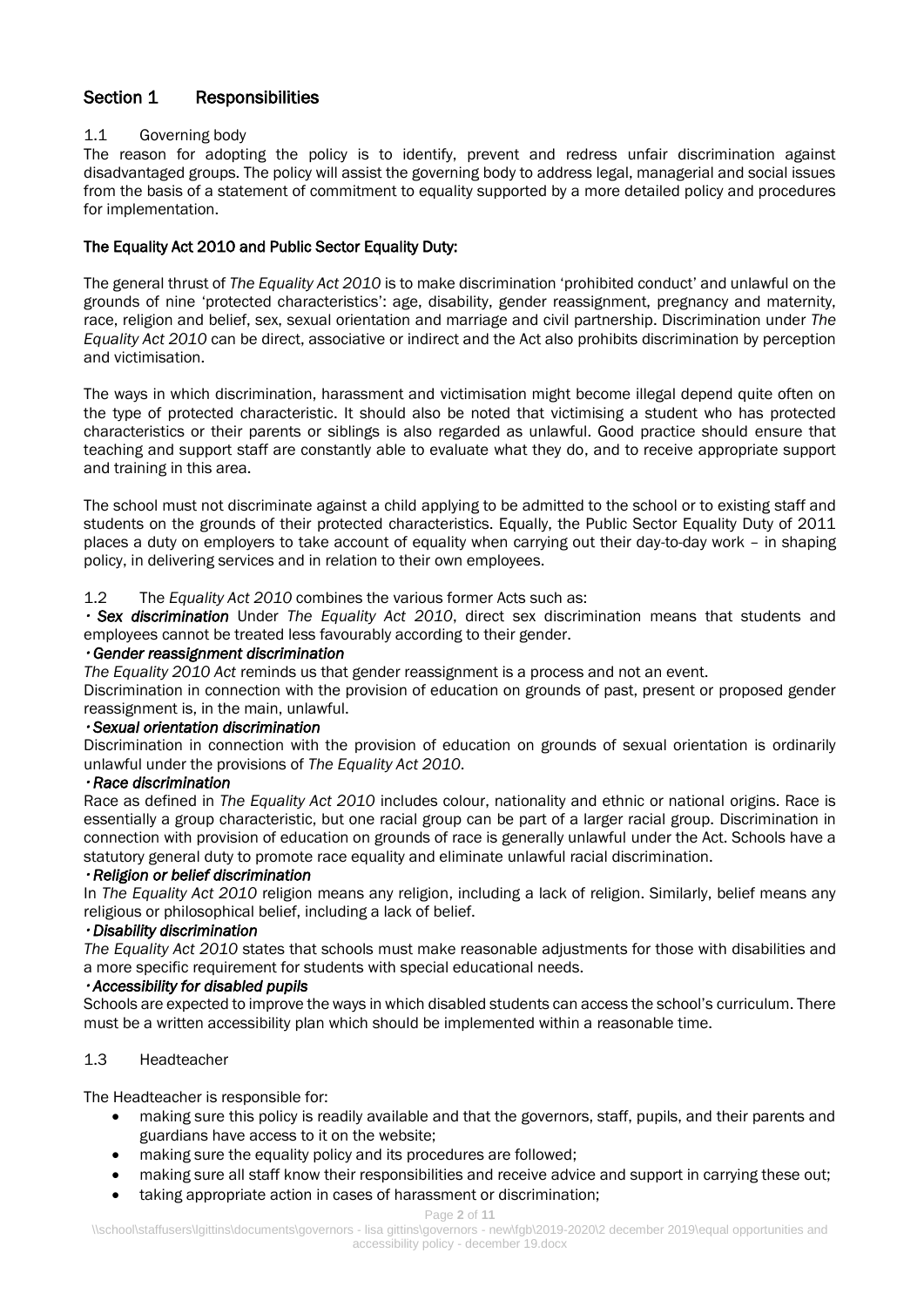endeavouring to assess candidates objectively for employment and promotion against the requirements for the job, taking account of any reasonable adjustments that may be required for candidates with a disability. Disability and personal or home commitments will not form the basis of employment decisions except where necessary; complying with obligations in relation to statutory requests for contract variations, and making reasonable adjustments to standard working practices to overcome barriers caused by disability.

## 1.4 All staff

All staff are responsible for:

- dealing with prejudice-related incidents, and being able to recognise and tackle stereotyping;
- promoting equal opportunities and good relations, and avoiding discrimination against anyone for reasons of age, disability, gender reassignment, pregnancy, race, religion and belief, sex, sexual orientation and marriage/civil partnership;
- taking up training and learning opportunities.

# Section 2 Statement of Policy

2.1 In order to make access to the whole curriculum a reality for all pupils, St Alban's will foster a climate in which positive attitudes to equality, cultural diversity and special needs of all kinds are actively promoted.

"All people are equal in the sight of God and should be accorded the respect and dignity due to the children of *God."*

*"St. Alban's Catholic High school seeks to be a living Christian community in which effective learning takes place. By recognising Jesus Christ in each one of us we aim to develop fully the unique talents of all members of the school community."* (Mission Statement)

## 2.2 Policy Aims

The school is committed to the following aims:

- All members of the community, whatever their role or function, status or ability should be held in equal esteem;
- Age, disability, gender reassignment, pregnancy, race, religion and belief, sex, sexual orientation and marriage/civil partnership shall not be a consideration in the recruitment of staff, but simply the matter of qualification, experience and suitability to the proper discharge of relevant duties;
- To ensure a high quality of education environment and equality for all;
- To support the development of personal and cultural identities;
- To prepare all pupils for full participation in society;
- Diversity arising from any of the protected characteristics should be regarded as enriching the total community.

## 2.3 Objectives

The policy will be promoted in the following ways:

- All members of the school will be aligned with these aims and will agree to support them, through the Mission statement and Behaviour Principles contained in the Behaviour Policy;
- Each individual's needs will be carefully assessed in the light of their abilities, talents, previous and present experience and their full entitlement to educational and spiritual provision made available to them;
- By joining together frequently in the celebration of the Eucharist;
- By being alert to, and reporting, any prejudice-related incidents by pupils and others;
- By ensuring that teaching materials do not themselves communicate prejudices and attitudes, and challenge these;
- By encouraging a pride in, and a sharing of national customs and practice;
- By encouraging all members of the community to benefit from culture and practice of other nations;
- By preparing pupils to take their place in a multi-cultural and diverse society;
- By confirming the Christian message of equality of all in the sight of God and the obligation to help and support those of the community who are weakest and most in need.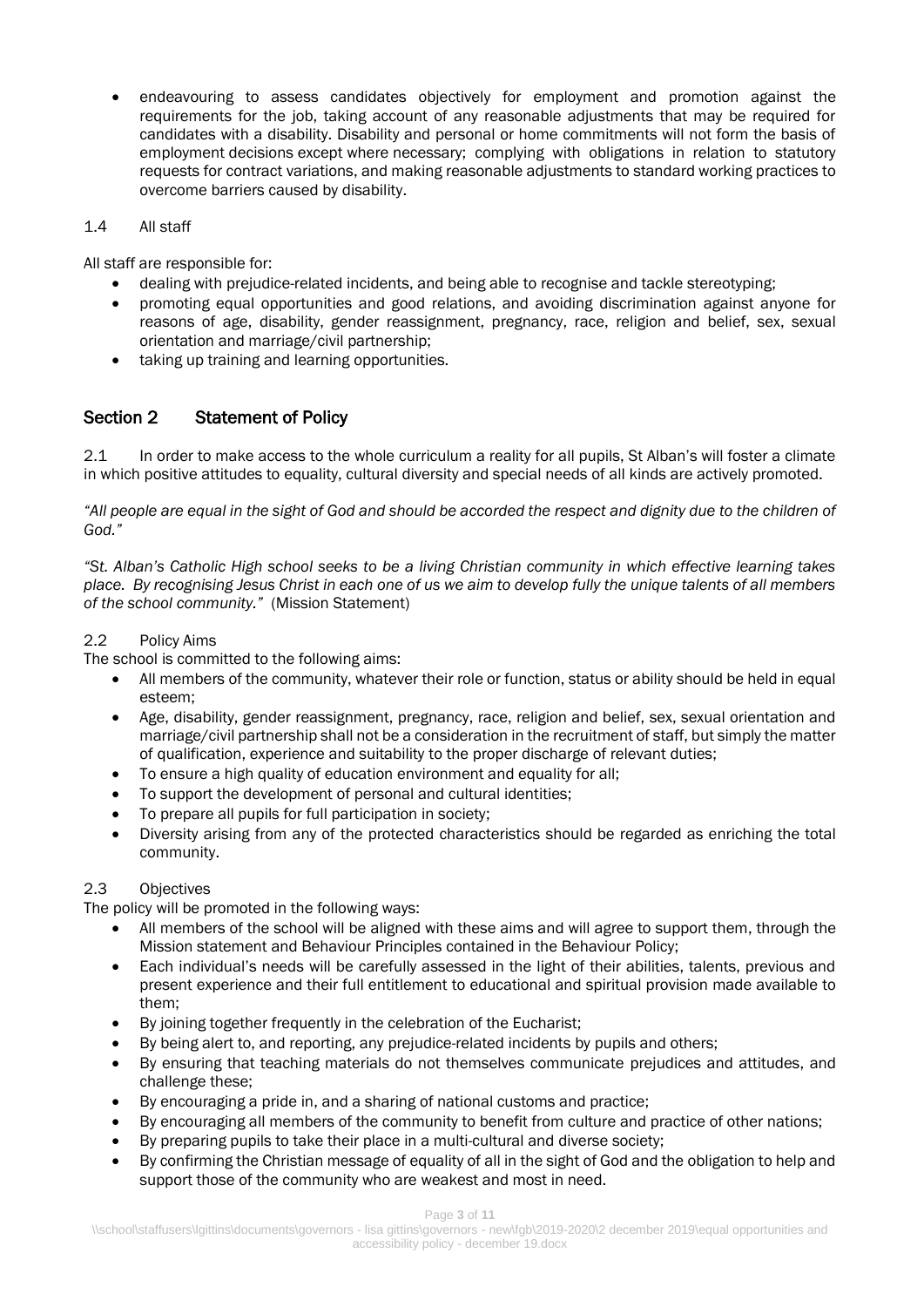By promoting the core British values of democracy, the rule of law, individual liberty, mutual respect for and tolerance of those with different faiths and beliefs and for those without faith.

## 2.4 Implementation

The wider curriculum provides opportunities for students to take a holistic view of their own learning, progress, behaviour and development, and to develop self-esteem, confidence and motivation in all aspects of their lives. Staff are sensitive to issues in cross cultural communication and interaction, which can cause incorrect perceptions and misunderstandings. Our school endorses the definition of Inclusive education where Inclusion is the process of taking necessary steps to ensure that every young person is given equality of opportunity to develop socially, to learn and to enjoy community life. Equally, staff and prospective employees can have the expectation to be treated fairly and inclusively.

There are structures and procedures for ensuring that staff know and share relevant information about a student's personal and home circumstances and for ensuring that confidentiality is safeguarded. Teaching and support staff develop shared views and standards in relation to student behaviour and are aware of ways in which their own expectations and actions may influence the behaviour and learning of students.

Staff and other adults at the school are seen to have mutual respect in their interactions and relationships with each other. Students have opportunities to take responsibility for administrative tasks in classrooms and in school organisation, including responsibility for younger students and welcoming visitors to the school.

## 2.5 Monitoring and Evaluating

Data gathered is reported to the Governing Body through the Headteacher's reports. The overall structures and policies, the class and departmental arrangements, will be kept under regular review to ensure that no individual adult or pupil is subject, in any way, to prejudice or discrimination of any sort in terms of their membership of the school community.

## 2.6 The Governing Body

- Will adhere to fair employment practices and procedures in the recruitment of new staff, and also with regard to internal appointments and promotions. With regards to staff appointments where the role specifically requires the post holder to be a committed Catholic Schedule 9, Part 1 of the Equality Act 2010 applies;
- The Governing Body endeavours to ensure that its own membership is adequately representative of the communities that the school serves;
- When formulating and reviewing the school's annual budget, Governors take account of equality issues and allocate earmarked funds according to School Improvement needs e.g. with regard to staff training and development, the use of support staff, the involvement of parents and the provision of extra teaching;
- The Governors receive and consider reports relating to equality, prejudice-related incidents and cultural diversity and make recommendations and decisions as appropriate.

## 2.7 Staffing and organisation

- In-service and staff development programmes are centrally concerned with ensuring high quality education for all, supporting the development of cultural identities and preparing students for full participation in society;
- Staff culture is open and positive in its treatment of equality and diversity issues;
- The curriculum provides opportunities for teaching and learning about equality, cultural diversity and equal opportunity. It provides equally for the needs of all students and takes steps to ensure that possible discrimination is avoided in the use of sanctions and rewards;
- There is a programme of support, as appropriate, for ensuring that bilingual, EAL and students with physical disabilities and SEND have access to the full curriculum.

## 2.8 Parents and the community

- The school will investigate and record all prejudice-related incidents;
- Parents from minority groups and those with protected characteristics are proportionately involved as other parents in activities such as representation on the governing body and the PTA, attendance at consultation evenings, fundraising and other school activities;
- The school's arrangements for receiving visitors are appropriate and accessible to parents of all backgrounds;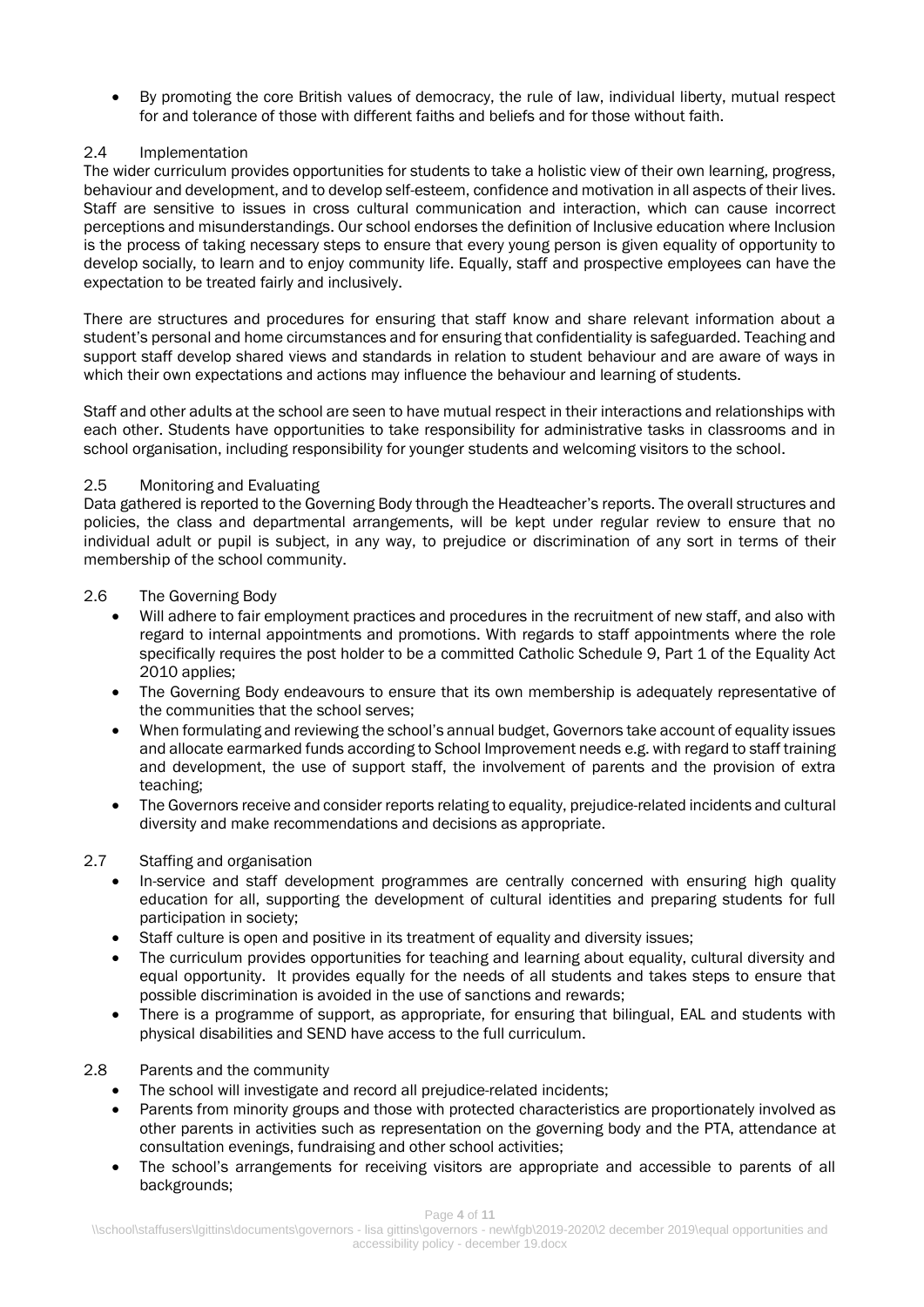- Information material for parents is reader friendly and will be made available in languages other than English, as required;
- Members of the community are frequently involved in the curriculum of the school e.g. giving talks, assisting with careers discussions for example.
- 2.9 Out of lesson times
	- All students are aware that there are school rules prohibiting any form of prejudicial harassment, abuse, graffiti and name calling in the playgrounds, corridors and going to and from school;
	- All staff, including support staff are familiar with formal procedures for recording and dealing with prejudice-related incidents;
	- All staff are vigilant with regard to behaviour amongst students, and ensure that they are as familiar as possible with students' experiences of bullying;
	- Students are aware of principles and expectations relating to behaviour, and school's non-acceptance of prejudice;
	- Staff and support staff accept responsibility for helping to ensure that leisure areas encourage and promote positive and co-operative behaviour amongst students.

#### 2.10 Pastoral Support

- Pastoral support provides opportunities for students to take an holistic view of their own learning, progress, behaviour and development, and to develop self-esteem, confidence and motivation in all aspects of their lives, so that there is no artificial split between the academic and pastoral aspects of the curriculum;
- There are structures for ensuring that staff know and share relevant information about students' personal and home circumstances including details of home nationality and home language spoken and for ensuring that confidentiality is safe guarded;
- All staff develop shared views and standards in relation to student behaviour and are aware of ways in which their own expectations and actions may influence the learning and behaviour of students;
- All adults at the school are seen to have mutual respect in their interactions with each other;
- All students have opportunities to take responsibility for administrative tasks in classrooms and in school organisation, including responsibilities for younger students and welcoming visitors to the school;
- Measures are taken to monitor and deal with disaffected students before it becomes expressed in unacceptable behaviour and truancy.

#### 2.11 Teaching and Learning

- All students are aware that staff have very high expectations of them and that they are continually challenged to reach higher standards;
- A range of teaching styles will be employed, including those that foster motivation and a sense of personal worth by drawing on pupil's own personal experience;
- Staff foster a positive atmosphere of mutual respect and trust amongst students, in which all students feel affirmed and feel safe and unthreatened and which in turn develops their spiritual, moral, social and cultural development;
- Displays and resources contain positive, non-stereotypical and challenging images in relation to the protected characteristics;
- Staff challenge stereotypes and prejudice whenever they become apparent, report these appropriately, and propose more open, informed opinions.

# Section 3 Disability

3.1 The Equality Act 2010 provides a single piece of legislation covering all the types of discrimination that are unlawful. Schools and Local Authorities have to carry out accessibility planning for disabled pupils. The duties are the same as those in the previous Disability Discrimination legislation and have been replicated in the act.

- 3.3 Our school's equality accessibility plans are aimed at:
	- Increasing the extent to which disabled pupils can participate in the curriculum;

Page **5** of **11**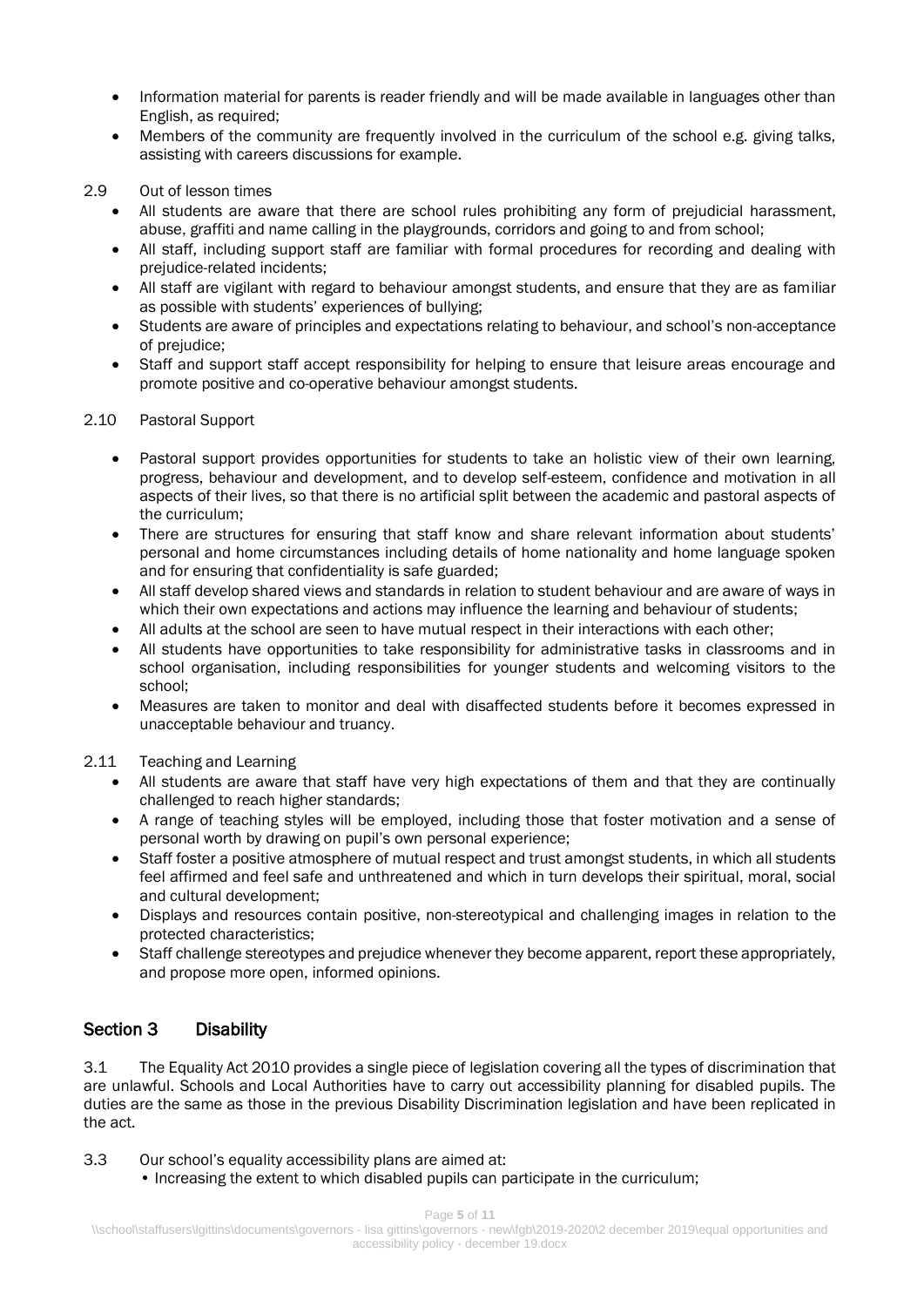• Improving the physical environment of schools to enable disabled pupils to take better advantage of education, benefits, facilities and services provided;

- Improving the availability of accessible information to disabled pupils
- Ensuring that employment process and procedure is in line with our aims and objectives.

3.4 We recognise the need to provide adequate resources for implementing plans and will regularly review them. The definition of disability under the law is a wide one. A disabled person is someone who has:

*"Physical or mental impairment that has an adverse, substantial and long term effect on their ability to carry out normal day to day activities."*

3.6 This definition includes people with a Hearing or Visual Impairment, Cerebral Palsy, Muscular Dystrophy, mental health issues and incontinence. People with ADHD, Autistic Spectrum Disorder, Downs Syndrome and Hydrocephalus are included. Medical conditions such as Cystic Fibrosis, severe Asthma, Diabetes, Cancer, Multiple Sclerosis, Epilepsy, Sickle Cell Anaemia and HIV are deemed disabilities. This list is indicative and not exhaustive. Facial disfigurement, severe Dyslexia, gross obesity and diagnosed eating disorders are all included.

3.7 If a person has been disabled in the past (for example, cancer recoverers and people with a history of mental illness) they are still covered by the legislation for the rest of their life.

- 3.8 In considering appropriate plans we will consider the three areas of improving access to:
	- The physical environment:
	- Access to education and facilities:
	- Access to information usually provided in written form.
- 3.9 Some key themes to consider when planning the physical environment are:
	- Needs for personal care;
	- Requirements of space for hoists;
	- Installation of handrails:
	- Implications of classrooms on different floors;
	- Accessibility of the lift;
	- Availability and Training to use Evac chairs;
	- Practicality of powered wheelchair movement around the site;
	- Allocated parking spaces with room for tail lifts;
	- Needs for any specialist furniture.

#### 3.10 Access to the curriculum.

It is the schools ethos to be inclusive and deliver on access to the curriculum. Practical measures, such as flexibility on rooming lessons, allow access to be possible. Some activities may be inappropriate but the school will endeavour to find a suitable, practical alternative. Access to educational visits has been enhanced by an inclusive element to financial planning. This enables the school to make use of coaches and mini buses adapted for wheelchair users.

#### 3.11 Access to written information.

The school will endeavour to plan for, and respond to, the needs to those with difficulty accessing written material. Awareness of use of font and size, along with use of coloured paper increases accessibility. Ensuring signage around the school is accessible to all is a helpful exercise.

#### 3.12 Access arrangements

The School recognises that some pupils will meet the criteria for access arrangements in exams, due to specific difficulties which result in them having significantly greater difficulty in learning than peers of the same age and that they have a long term and substantial disability. In putting access arrangements in place, the school is bound to comply with the Equality Act 2010 and with Joint Qualifications Council (JCQ) Regulations.

3.13 The School is therefore only able to put access arrangements in place, where these arrangements are specifically recommended in a formal report carried out by a Local Authority Educational Psychologist, by a Medical practitioner, or an appropriately qualified assessor appointed by the school within the time frame stipulated by JCQ. Assessments must demonstrate in quantitative and qualitative measures that the pupil meets JCQ criteria for access arrangements as set out in the JCQ guidelines published annually.

Page **6** of **11**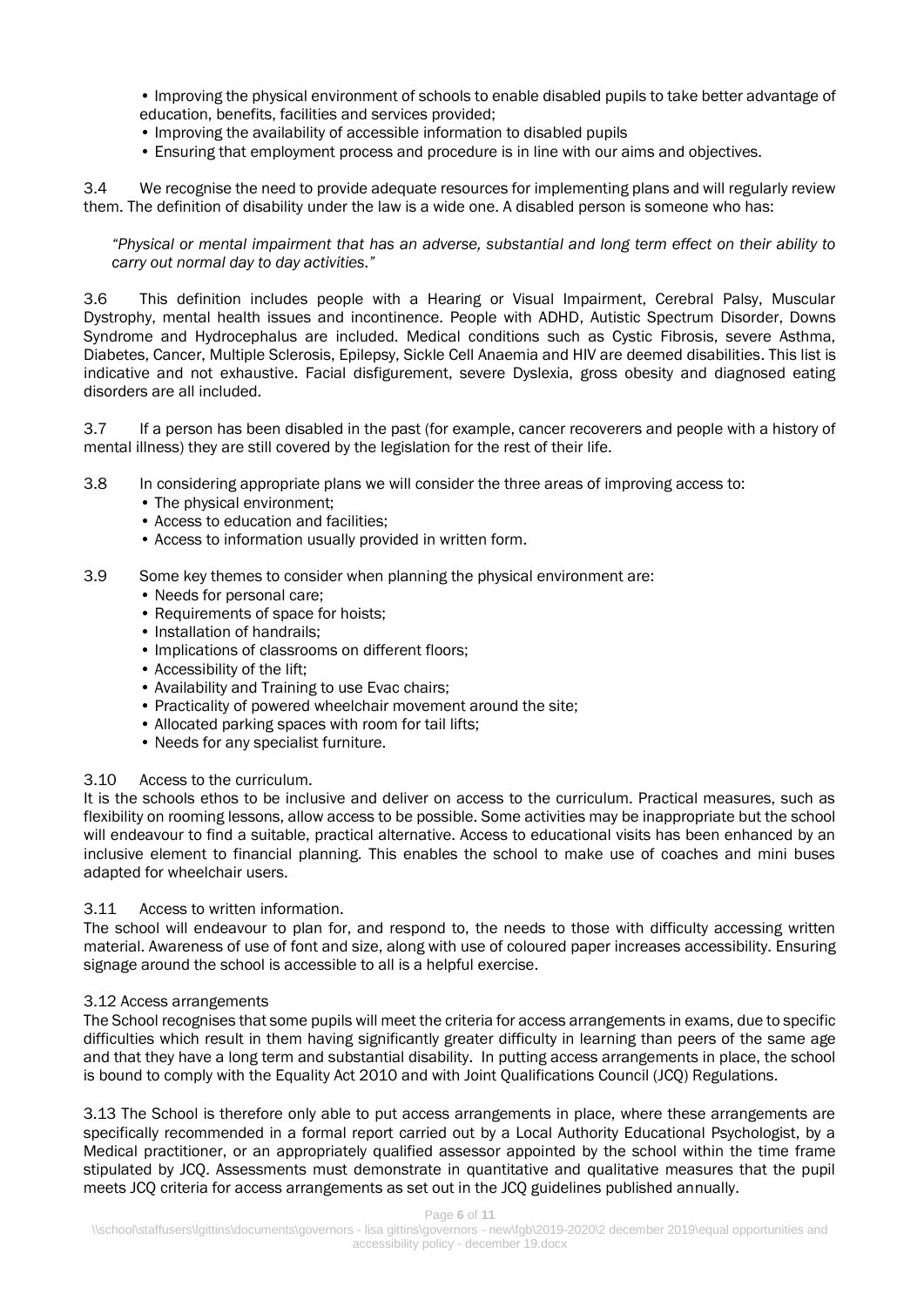3.14 JCQ adjusts its regulations periodically and the School is bound to comply with the current regulations. The Head of Leaning Support or the Exams Officer attends training on a regular basis, to ensure they are appraised of the JCQ regulations for each academic year. As advised by JCQ, the School will exercise its judgement regarding a pupil's eligibility for access arrangements. In addition, the School is also required to gather qualitative evidence that the access arrangements reflect the candidate's needs and their normal way of working within school.

3.15 The School will normally submit application for access arrangements in Year 10. Following teacher advice, the Learning Support Department will conduct reviews and assessments with each pupil, in order to gather the evidence that an arrangement is appropriate and used as part of normal classroom practice. A selection of the pupil's scripts will be kept in the Learning Support Department files as evidence of need and use, should JCQ inspectors request this.

3.16 In Years 7 to 9 teachers may allow supportive arrangements according to advice from the Learning Support Department and any other professional recommendations.

#### 3.17 Formal Support Measures

#### a. Use of extra time

In compliance with JCQ Guidelines: The School will permit the use of up to 25% extra time under the following conditions:

- There must be evidence of a substantial and long-term disability (as defined in the Equality Act 2010), which places the candidate at a substantial disadvantage when working under timed conditions;
- Examples of this would include an identified specific learning difficulty resulting in below average scores for speed of writing, speed of reading, processing speed, working memory or spelling. JCQ defines 'below average' as a standard score of 84 or below, or two standard scores between 85 – 89;
- There must be evidence of this need in the form of an up to date medical or Local Authority Educational psychologist's report, or a report by an appropriately qualified professional holding a current practising certificate and using JCQ approved standardised tests;
- In compliance with JCQ regulations, this report must have been carried out no earlier than year 9. Reports that are out of date will not be accepted as evidence of need. The School will comply with JCQ regulations in reviewing the need for, and use of, extra time at GCE AS levels and A levels;
- The School will agree to apply for extra time for public examinations on the basis of the evidence above, and provided there is also evidence that this is the candidate's normal way of working in exams and timed tests. To this end, the School will collect evidence of the need for, and use of, extra time in internal exams.

#### b. Use of a word processor

In compliance with JCQ guidelines: The School will permit the use of a word processor in examinations, where this is the candidate's normal mode of working within the school. The spell check facility must be disabled and the arrangement can only be put in place if:

- He/She has difficulty writing legibly;
- He/She has identified specific learning difficulties resulting in planning and organisational difficulties when writing;\*
- He/She has a medical condition affecting handwriting;\*
- He/She has a physical disability;\*
- He/She has a sensory impairment:\*

In all of the instances asterisked\*, there will need to be evidence of need in the form of a medical or educational psychologist's report, or a report by an appropriately qualified professional. The School will collect evidence of the candidate's need for, and use of, word processing in lessons and in exams. Candidates will not be permitted to word process their exams simply because they: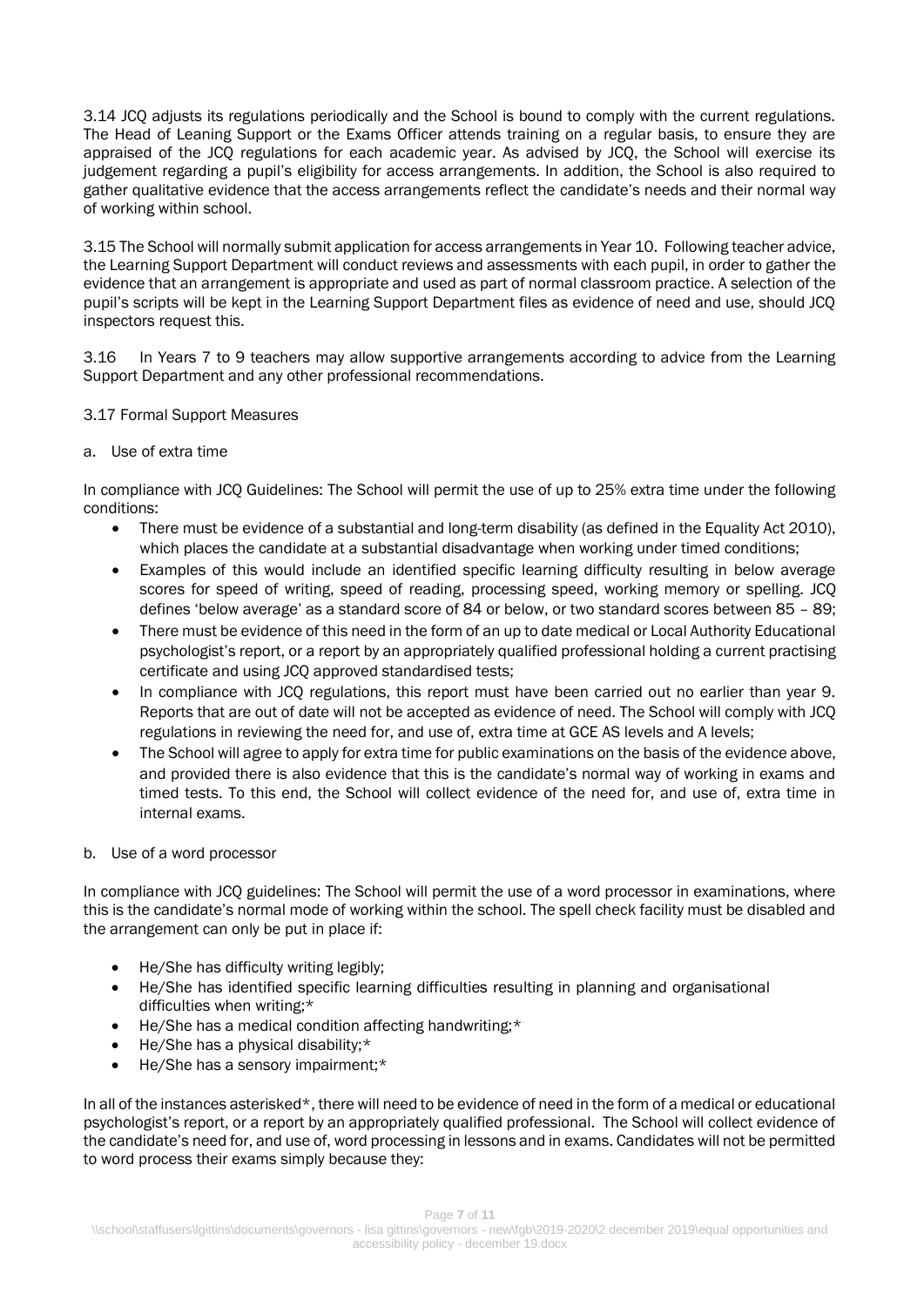- Prefer to type
- Can work faster on a word processor.
- c. Use of a scribe

Use of a scribe for GCSE/GCE examinations will only be allowed where a pupil cannot write or type at a sufficient speed to record their answers even with the extra time allowed. The use of a scribe must reflect the candidate's normal way of working within the centre and the school will collect evidence of the candidate's need for, and use of a scribe in lessons and exams.

d. Reader

-

Use of a reader for GCSE/GCE examinations will only be allowed where a pupil has learning difficulties and an assessment that indicates a below average reading accuracy score or reading speed score. A reader will not be allowed to read questions or texts in papers (or sections of papers) that are testing reading.

## e. Other Access Arrangements

The School will consider the need and eligibility for other access arrangements on a case-by-case basis, according to the need for and appropriateness of the arrangement.

# Section 4 Guidelines for dealing with incidents

## 4.1 Definition of a Prejudice-Related Incident

The governing body endorses the definition of a 'prejudice-related incident' as set out in the Suffolk Local Authority advice and guidance document:

*"A prejudice-related incident is any incident which is perceived by the victim, or any other person, to be prejudiced towards an individual, due to one or more of the protected characteristics of age, disability, faith, gender identity/reassignment, marriage and civil partnership status, pregnancy and maternity status, race, sex or sexual orientation"<sup>1</sup>*

In line with the Equality Act 2010 these incidents could involve:

- *Direct discrimination* where someone is treated less favourably then another person because of a protected characteristic
- *Associative discrimination* this is direct discrimination against someone because they are associated with another person who possesses a protected characteristic
- *Discrimination by perception* this is direct discrimination against someone because others think that they possess a particular protected characteristic. They do not necessarily have to possess the characteristic, just be perceived to.
- *Indirect discrimination* this can occur when you have a rule or policy that applies to everyone but disadvantages a person with a particular protected characteristic.
- *Victimisation* this occurs when someone is treated badly because they have made or supported a complaint or grievance under this legislation.

Perception of Discrimination- Whilst the perception of a victim is important, it must be reasonable to amount to discrimination.

4.2 All prejudiced behaviour should be treated as a serious matter and handled accordingly. It is crucially important that the member of staff who first encounters the incident shows firm disapproval and takes positive action to deal with the situation. A failure to respond could be seen as condoning discrimination and prejudiced behaviour and could discourage pupils and parents from reporting incidents and sharing their concerns with staff.

Page **8** of **11**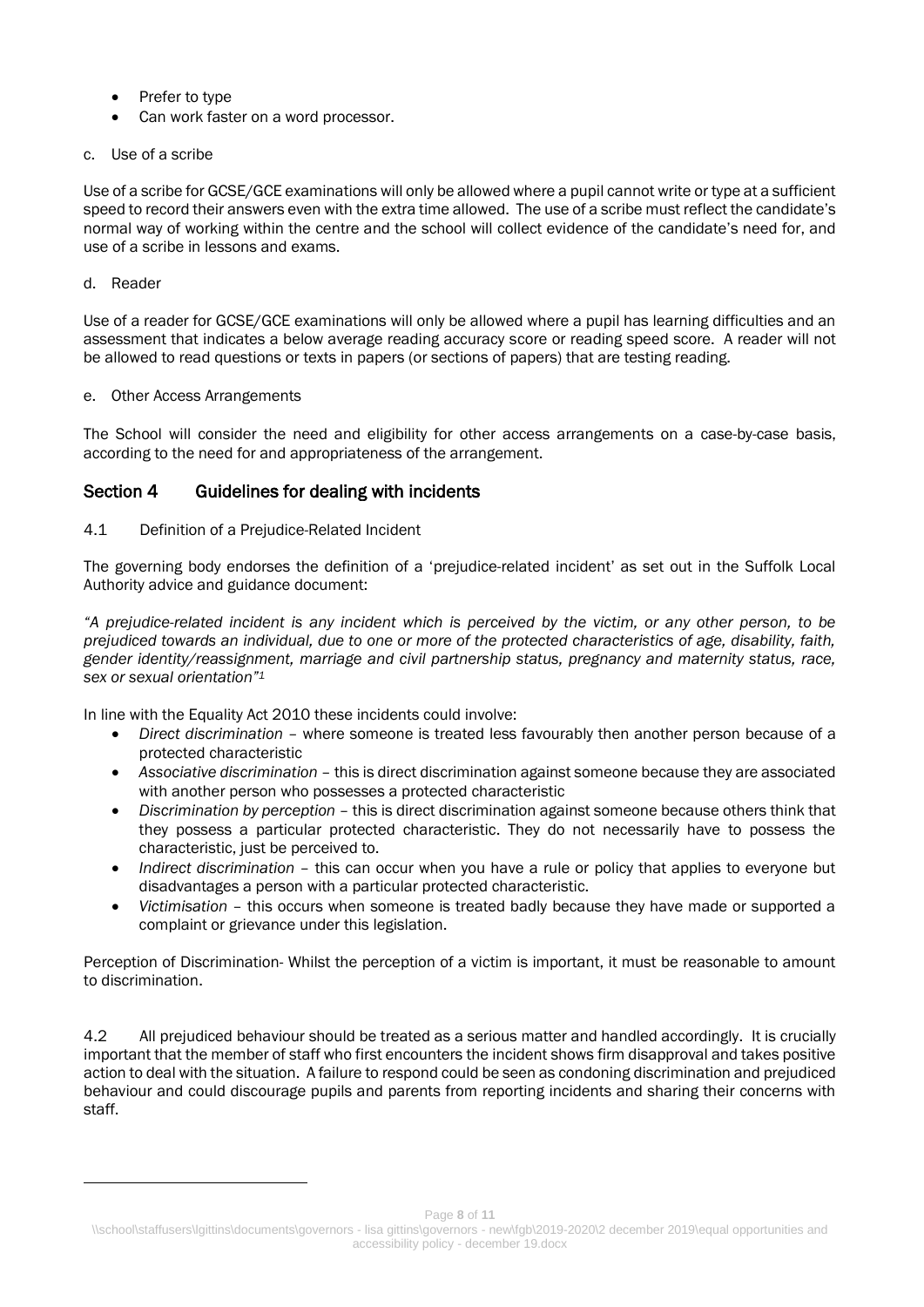Prompt, appropriate and consistent responses from all members of staff can encourage pupils who might otherwise suffer in silence to report incidents and share their concerns and worries.

In dealing with the perpetrators of a prejudice-related incident, it is important that it is the behaviour which is disapproved of, and not the pupils themselves.

4.3 Prejudice-related behaviours can be complex and subtle, and staff should be vigilant for a range of incidents including: verbal name calling/mocking/teasing; written and textual materials and information on social networking sites; graffiti and drawings; physical violence; intimidation/coercion; extortion; taking/damaging possessions; deliberately excluding individual from social groups and/or activities; inciting others to participate in prejudice-related behaviours; spreading rumours; all forms of Cyber-bullying (including e-mail, phone, text, internet, social media); and mate crime (exploitation or abuse from someone considered to be a friend).

- 4.4 The Governing Body support 'The 4Rs Approach to Responding':
	- 1. *Recognise* identify that an incident has occurred
	- 2. *Responsibility to respond* take responsibility for responding according to school/LA policy
	- 3. *Record* complete monitoring log according to school/LA guidelines
	- 4. *Report* share information about the incident with relevant people and agencies.
- 4.5 Once an incident has been identified, the following procedure should be implemented:
	- Report the incident to the identified lead who will record in the prejudice-related incidents log;
	- The incident should be sensitively investigated, with both victims and perpetrators being spoken to in order to identify the background and particular circumstances which led up to the incident; its nature, and the motivation behind it;
	- It should be clearly explained to perpetrators why the behaviour was unacceptable and hurtful or offensive;
	- Assurance should be sought that pupils understand how the behaviour was discriminatory, why it was wrong, and that it will not be repeated;
	- The Restorative Justice Approach should be used as appropriate;
	- Once investigated the incident should be referred, where appropriate, to a senior member of staff for disciplinary action or seek police involvement if the incident involves criminal activity (in accordance with the School Behaviour Policy);
	- A meeting with parents may help in order to make it clear to them that such behaviour is unacceptable and that further disciplinary action will be taken if there is any repetition;
	- In appropriate cases, considering the use of positive strategies other than sanctions and punishment which might help and encourage the pupil to overcome his/her prejudices and to desist from engaging in similar behaviour in the future;

# 4.6 Supporting the Victim/s

It is important to ensure that action taken to deal with prejudice-related incidents includes support for the victim/s. It is likely that a child or young person who has been subjected to discriminatory behaviour will be feeling hurt and in need of reassurance. A caring and sensitive approach to those feelings at the time of the incident is one of the most tangible and effective ways in which a member of staff can demonstrate the commitment of the school to combating prejudice.

Effective action may include:

- Speak separately to the victim providing support and reassurance;
- Offer the pupil the opportunity to talk about the incident and how she/he feels;
- Recognise that a pupil may be reluctant to talk about the experience at the time but may be willing to do this later;
- Explain what action the school has taken or will take to deal with the perpetrator;
- Reassure the pupil about the school's commitment to challenge and counter prejudice and encourage him/her to report any other future incidents immediately to a member of staff;
- Ask the pupil if they have been the victim on previous occasions;

#### Page **9** of **11**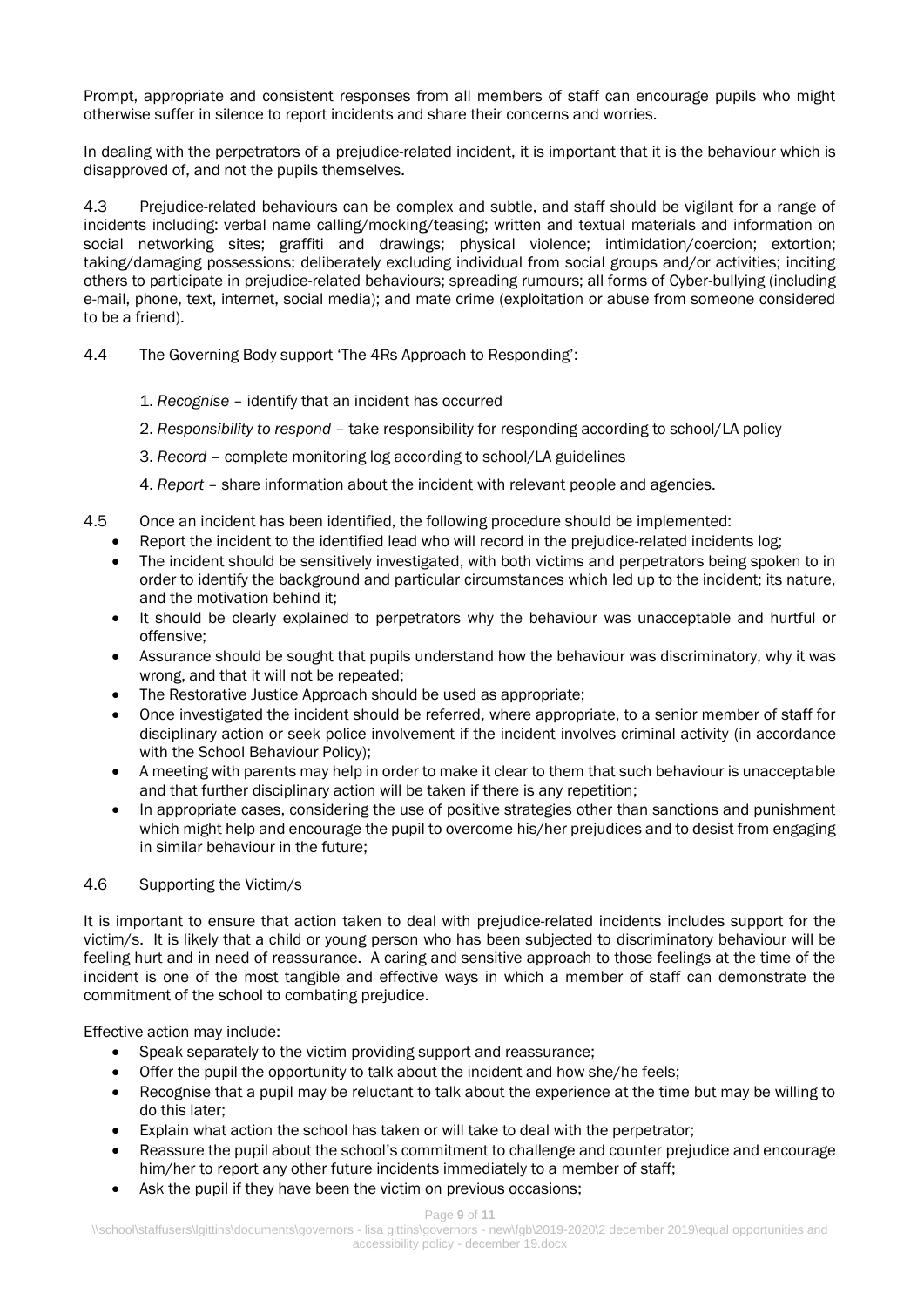- Record the pupil as a victim of prejudice using the prejudice-related incident log;
- Inform the parents of the incident, explaining what has happened and what action has been taken by the school and reassuring them that the school will take steps to prevent any repetition.
- In cases of repeat victimisation ensure a review date is set to check the incidents have stopped.

4.7 Care needs to be taken where an allegation of prejudiced behaviour proves, on investigation, to be groundless. The pupil, student or parent who made the complaint needs to have the situation explained to them with due sensitivity in order to ensure that they are not discouraged from expressing any similar concerns in the future.

## 4.8 Following up a Prejudice-Related Incident

It is often helpful, once the immediate situation has been dealt with, for staff to reflect on the incident, to consider what further action may be necessary in respect of the perpetrator and victim and to see if there are any lessons to be learned from the experience.

Effective action may include:

- Setting a review date for key people to be consulted and to check if the behaviour has stopped;
- Consider the actions of the perpetrator to see if there were any underlying factors which might have made them behave the way they did;
- Monitor the perpetrator's future behaviour;
- Inform other members of staff, for example, Leadership Team, Key Stage Manager, Student Support Manager, Class/Form teacher;
- Check to see if there are any times in the school day or any places in the school where pupils feel particularly vulnerable;
- Consider if it would be beneficial to discuss the issues further in a school assembly or class discussion. This requires careful judgement. It may expose the victim in an embarrassing and uncomfortable way and could be treated inappropriately by other pupils. On the other hand it may be an opportunity to develop, in pupils, positive attitudes towards equality and diversity and for them to understand the determination of the school to combat prejudice;
- Ask other members of staff to keep a protective eye on known victim/s and take positive steps over time to build up their trust and to encourage them to report any further incidents;
- All members of the school community to be on alert for, and aware of, pupils who may be suffering in silence.

# Section 5 Planning and Developing Policy

- 5.1 Equality and diversity are part of the School Improvement Plan and will be assessed through:
	- the schools' monitoring and review procedures
	- analysis of exam results
	- analysis of exclusions
	- analysis of behaviour records
	- analysis of school commendations system
	- interim data collection analysis

## 5.2 Social deprivation

It is widely recognised that the link between social deprivation and achievement suggests that pupils who come from less economically sound backgrounds do less well at school. The school monitors the progress of these pupils via the use of Pupil Premium Funds and those designated to be 'vulnerable'. The school supports the notion of equal access to high quality provision and actively seeks to support the progress of these pupils via the Pupil Premium.